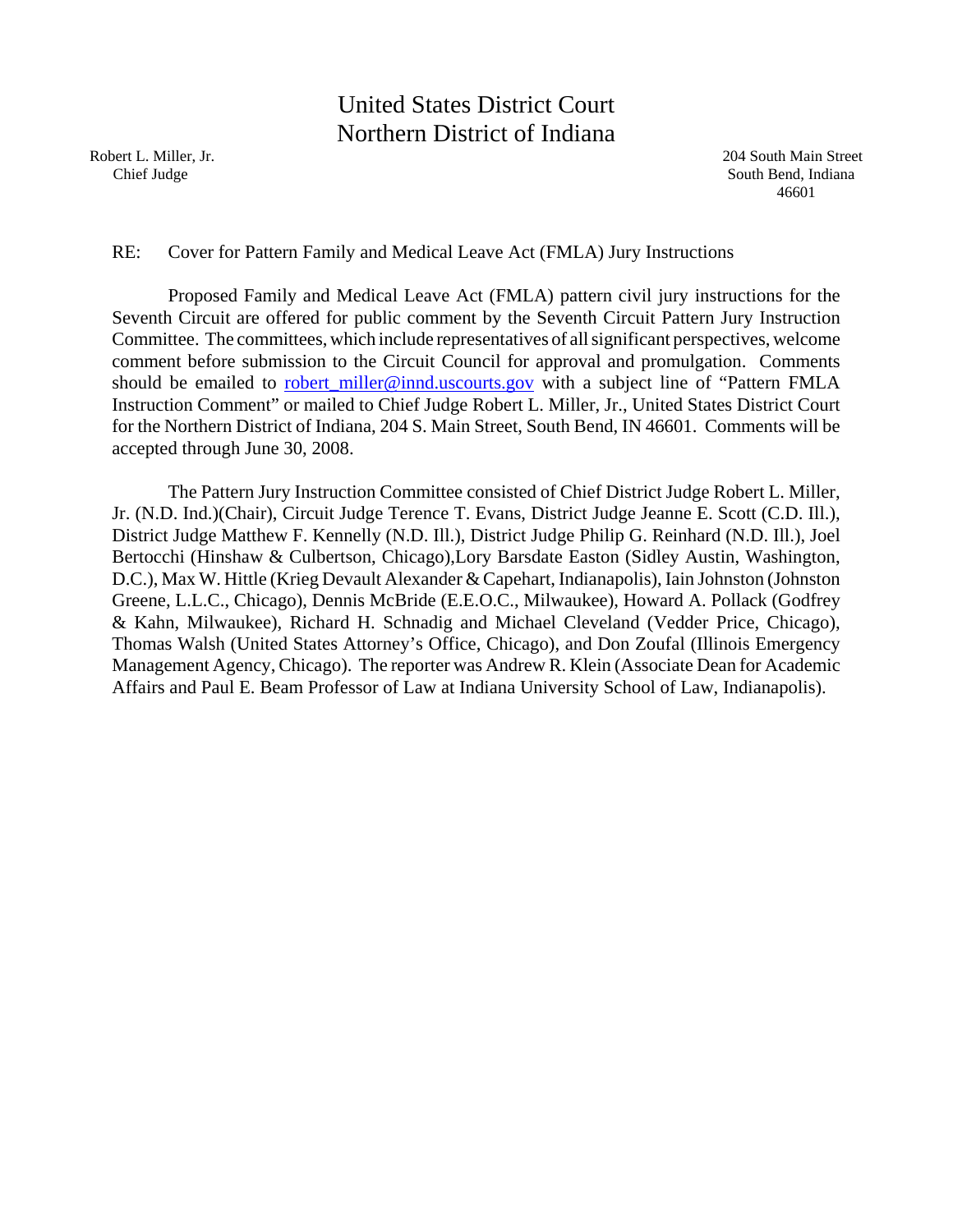**Note:** Effective January 28, 2008, Congress amended the Family Medical Leave Act to extend FMLA eligibility to an employee who needs time off to handle certain qualifying "exigencies" related to certain family members' service or call-up for service in a war, national emergency or military operation designated by the Secretary of Defense, or to care for a service member receiving care or on temporary disability retired status due to a serious illness or injury. Regulations interpreting the 2008 amendment have not yet been issued by the Department of Labor. It is anticipated that those regulations, when issued will define "qualifying exigencies" and other terms used in the amendment. The committee will modify the instructions as needed to reflect those changes after the regulations are issued. Those developments seemed insufficient to delay posting of this draft for public comment.

#### **CONTENTS**

- 1. Nature of FMLA Claim
- 2. Elements of FMLA Claim
- 3. Retaliation
- 4. Definition of "Equivalent Position"
- 5. Definition of "Serious Health Condition"
- 6. Damages: Lost Wages or Benefits
- 7. Damages: Mitigation
- 8. Damages: Where No Lost Wages or Benefits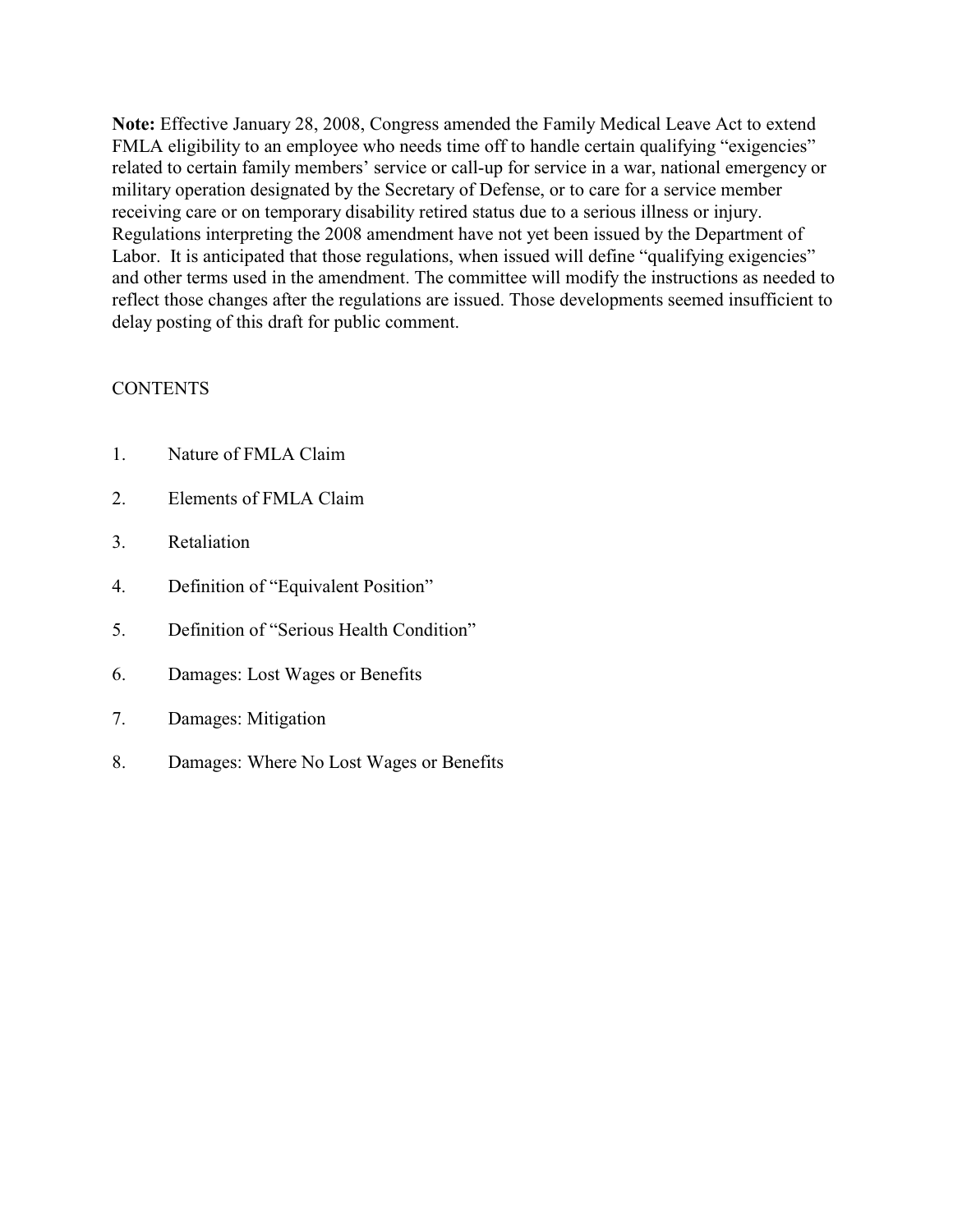### **1. Nature of FMLA Claim**

Plaintiff claims that Defendant violated the "Family and Medical Leave Act," which is often referred to by its initials, "FMLA." This law entitles an eligible employee to take up to twelve weeks of unpaid leave during any twelvemonth period for several reasons, including [the birth of a son or daughter and to care for the son or daughter] [ the placement of a son or daughter for adoption or foster care] [to care for a [spouse] [son or daughter] [parent] with a serious health condition] [a serious health condition that makes him unable to perform the functions of his position]. [An [employer][employee] may substitute paid [vacation] [personal] [family] [medical] [sick] leave for all or part of the 12 weeks of unpaid leave provided for by the FMLA. The FMLA generally gives an employee the right following FMLA leave [either] to be returned by the employer to the position he held when the leave began [or to an equivalent position]].

#### **Committee Comments**

**a. General authority:** 29 U.S.C. § 2612(a)(1).

**b.** Son or daughter: The FMLA defines "son or daughter" to include a biological child, an adopted child, a foster child, a stepchild, a legal ward or the child of a person standing *in loco parentis*. 29 U.S.C. § 2611(12). In cases involving leaves relating to this family member, the following sentence should be inserted after the second sentence: "This case involves Plaintiff's [biological child] [adopted child] [a foster child] [stepchild] [legal ward], who is considered his [son][daughter] for purposes of this law." 29 C.F.R. §825.113(c). Further modification will be needed if the jury must decide whether the child is the plaintiff's "son" or "daughter" for purposes of the FMLA.

**c. Parent:** A "parent" includes person[s] who stood *in loco parentis* to the employee when the employee was a son or daughter. 29 U.S.C. § 2611(7). In cases involving leaves relating to this category of family member, the following sentence should be inserted after the second sentence: "Although [Name] is not Plaintiff's biological parent, he is considered a "parent" under the law because he occupied the same role in Plaintiff's life that a biological parent would be expected to occupy."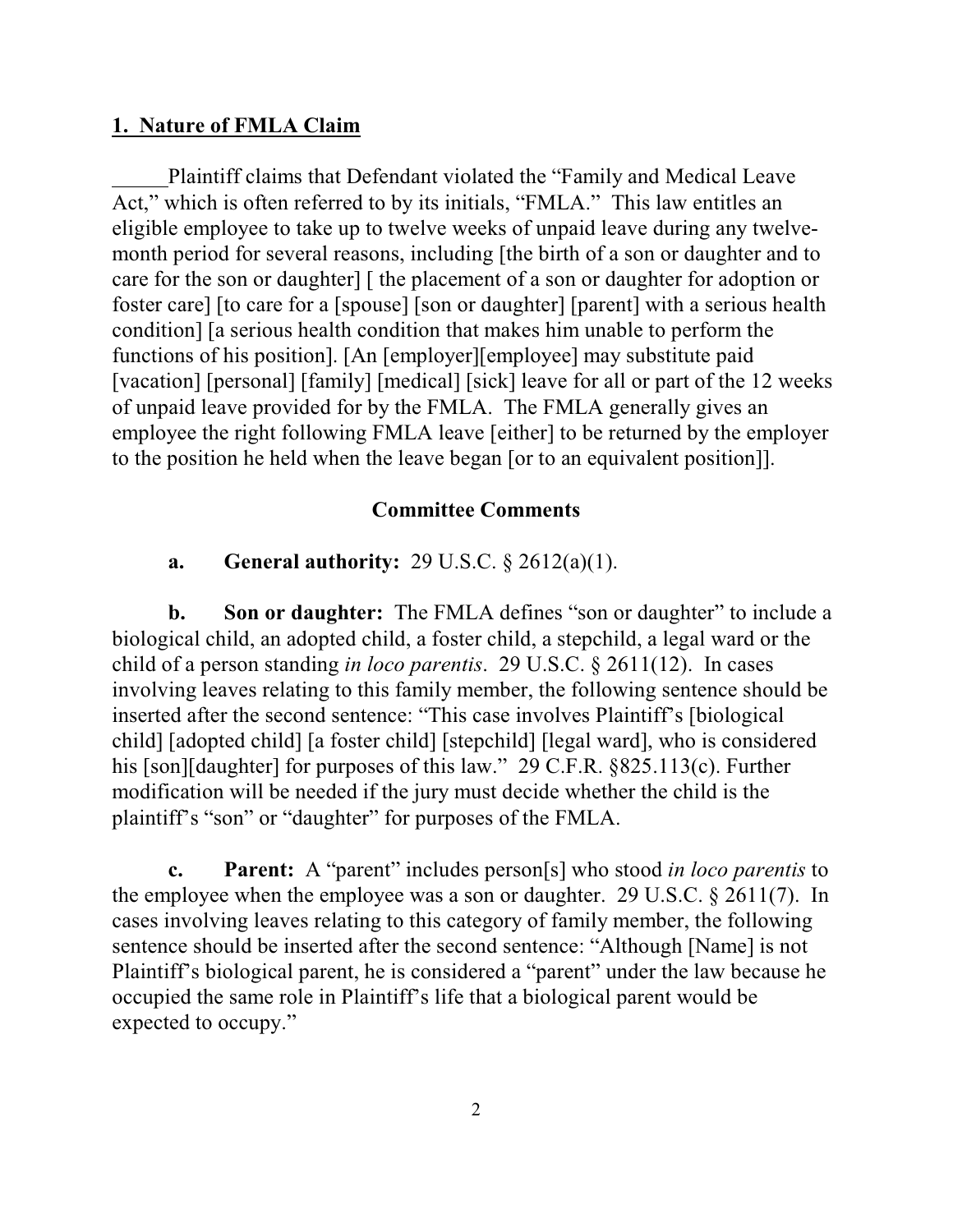**d. Substitution of paid leave:** The FMLA allows certain paid leaves to be substituted for all or a part of the 12-week FMLA-required unpaid leave. 29 U.S.C. § 2612(d); *Repa v. Roadway Express, Inc.*, 477 F.3d 938, 941 (7th Cir. 2007). Where appropriate, the jury should be instructed as to the types of paid leaves that may be substituted for the FMLA leave involved.

**e. Intermittent leave or leave on a reduced leave basis:** The FMLA allows leave for a serious health condition for covered persons to be taken on an intermittent or reduced leave basis. 29 U.S.C. § 2612(b). In cases involving alleged denial of an intermittent or reduced leave, the following should be substituted for the last two sentences of this instruction:

An employee may take FMLA leave on [an intermittent basis] [a reduced leave schedule]. [An [employer][employee] may substitute [paid vacation] [personal leave] [medical leave] [sick leave] for all or part of the 12 weeks of unpaid leave provided by the FMLA. An employer may temporarily assign an employee taking leave on [an intermittent basis] [a reduced leave schedule] to an alternative position for which he is qualified if the position has equivalent pay and benefits and better accommodates recurring absences caused by the leave.]

**f. Reinstatement – certain highly compensated employees:**  Reinstatement may be denied to a salaried employee who is among the highest paid ten percent of employees within 75 miles of the facility where the employee was employed if certain additional requisites are met. 29 U.S.C. § 2614(b).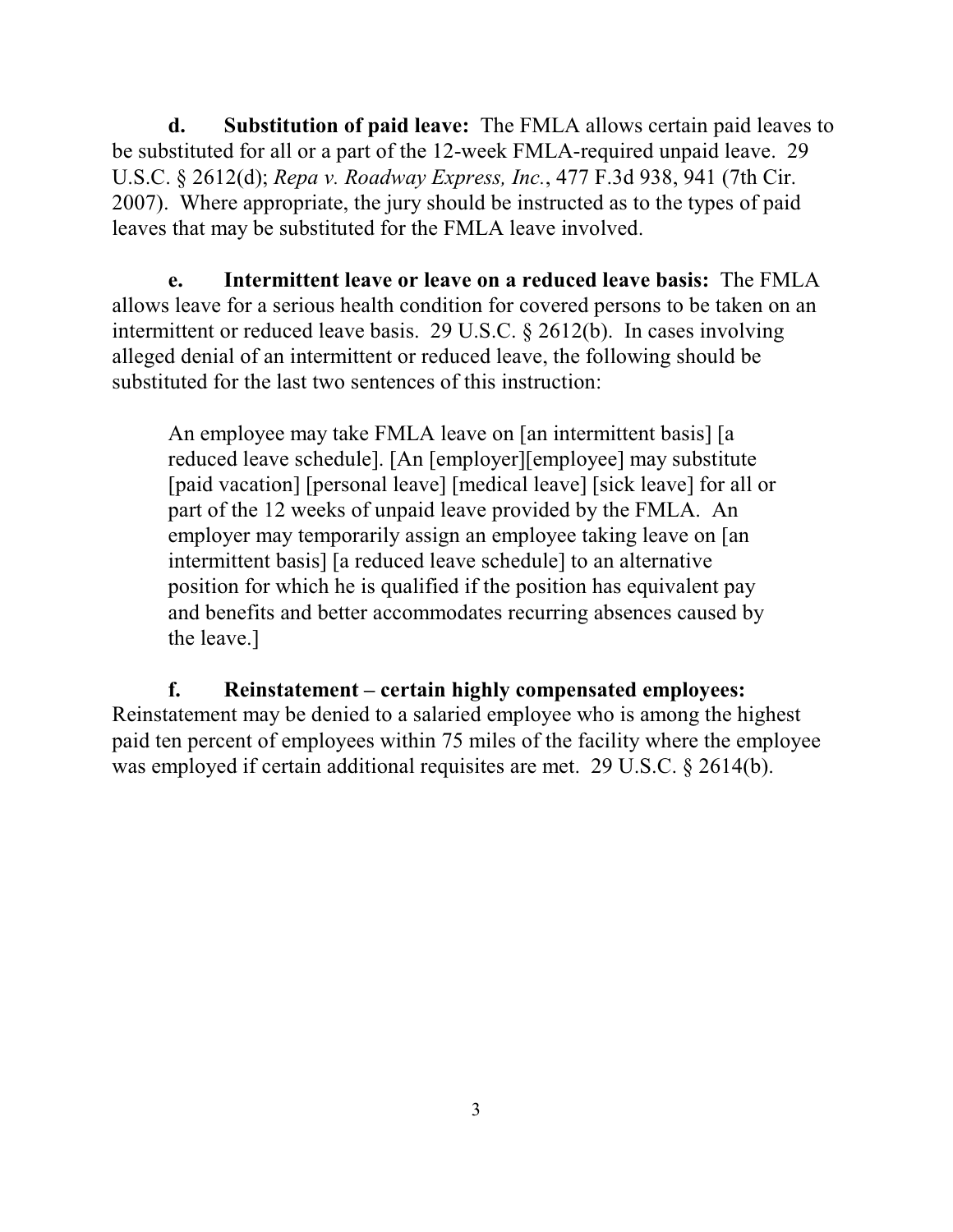#### **2. Elements of FMLA Claim**

To prevail on this claim, Plaintiff must prove all of the following by a preponderance of the evidence:

First: that he had a serious health condition that made him unable to perform the functions of his job. I will define "serious health condition" for you in a moment.

Second: that he provided Defendant [notice of his intention to take leave at least 30 days before the leave was to begin]

*or*

[as much notice as he reasonably could]

*or* 

[that he provided enough information so Defendant knew [or should have known] that he likely was eligible for FMLA leave];

*or*

[that he was incapable of giving notice.]

Third: that Defendant [denied him] [did not reinstate him [to an equivalent position] after his] FMLA leave.

#### **Committee Comments**

**a. General authority:** This instruction (or a variant of it) is intended to cover cases in which the plaintiff's right to FMLA leave is alleged to have been denied or otherwise interfered with. 29 U.S.C. § 2615(a)(1). A different formulation of the elements is set forth in *Burnett v. LFW Inc.*, 472 F.3d 471, 477 (7th Cir. 2006) (five elements, but holding that intent is not an element in claims for denial or interference).

The FMLA entitles employees to leave due to four reasons – the birth of a child; the adoption or placement of a child for foster care; the serious health condition of certain other family members; or the employee's own serious heath condition. 29 U.S.C.  $\S 2612(a)(1)$ . The Plaintiff bears the burden of showing entitlement. *Diaz v. Fort Wayne Foundry Corp.*, 131 F.3d 711, 713 (7th Cir. 1997); *Price v. City of Fort Wayne*, 117 F.3d 1022 (7th Cir. 1997) (no showing of intent is necessary); *King v. Preferred Tech'l Group*, 166 F.3rd 887, 891 (7th Cir. 1999) (unlike retaliation, *infra* § 2615(a)(2) and (b)).

The instruction above deals with leave due to the employee's own serious heath condition, by far the most common case. In cases involving leaves for the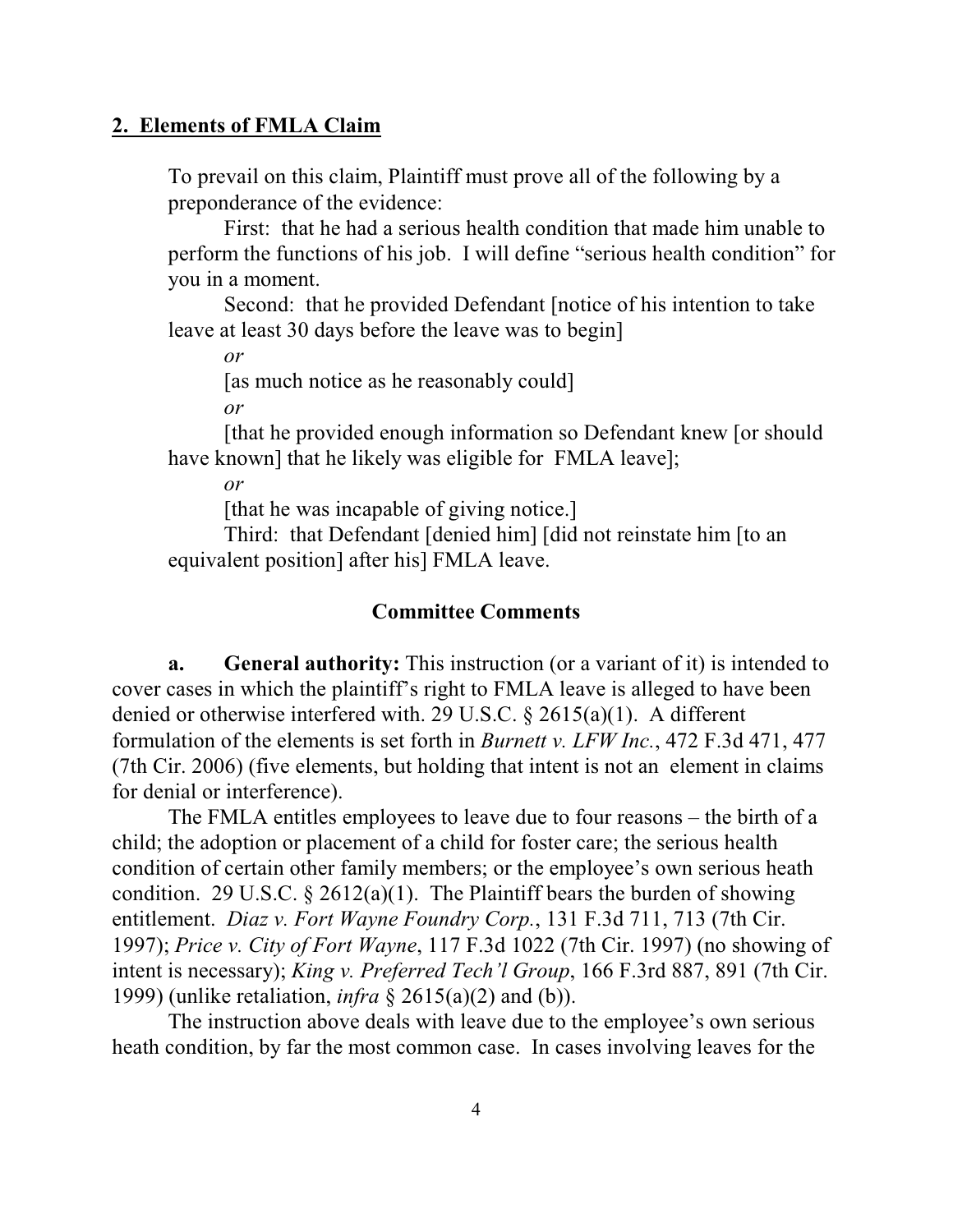other three reasons, the first and second elements need to be modified as set out in the comments below. In cases where the Plaintiff is or entitled to be on FMLA leave and is terminated for misconduct, poor performance or as a result of a reduction in force, the employer may demonstrate that it would have discharged (or laid off) the employee even if the leave had not been taken. 29 U.S.C. § 2614(a)(3); 29 C.F.R. §825.216(a)(1); *Kohls v. Beverly Enter. Wis., Inc.*, 259 F.3d 799, 804 (7th Cir. 2001); *Mitchell v. Dutchmen Mfg., Inc.*, 389 F.3d 746, 748 (7th Cir. 2004); *Rice v. Sunrise Express*, 209 F.3d 1008, 1017-18 (7th Cir.), *cert. denied*, 531 U.S. 1012 (2000).

**b. Birth of son or daughter:** In cases involving leave due to the birth of a son or daughter, the first two elements should be:

First: that his [son] [daughter] had been born within the prior twelve months;

Second: [that he provided Defendant notice of his intention to take leave because of the birth of his [son] [daughter] and in order to care for his [son] [daughter] at least 30 days before the leave was to begin] *or*

[that he provided Defendant as much notice as he reasonably could of his intention to take leave because of the birth of his [son] [daughter] and in order to care for his [son] [daughter]]

*or*

[that he provided enough information so Defendant knew [or should have known] that he likely was eligible for leave under the FMLA because of the birth of his [son] [daughter] and in order to care for his [son] [daughter]]; and

29 U.S.C. §2612(a)(1)(A).

**c. Placement of son or daughter:** In cases involving leave due to the adoption or placement for foster care of a son or daughter, the first two elements should be:

First: that [he had adopted a [son] [daughter]] [a [son] [daughter] had been placed with him for foster care] within the past 12 months; Second: [that he provided Defendant [notice of his intention to take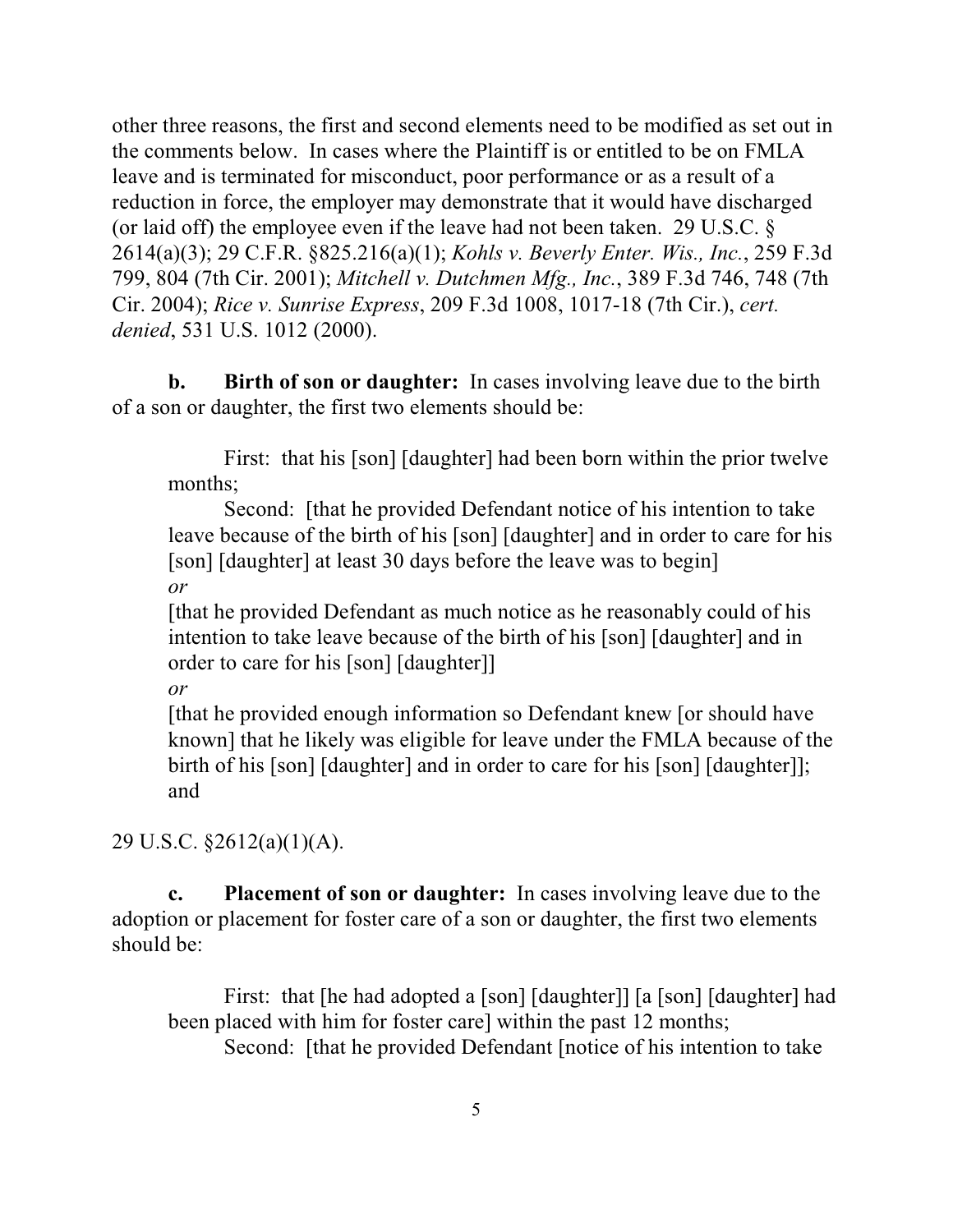leave because [he had adopted a [son] [daughter]] [a [son] [daughter] had been placed with him for foster care] at least 30 days before the leave was to begin]

*or*

[as much notice as he reasonably could of his intention to take leave because [he had adopted a [son] [daughter]] [a [son] [daughter] had been placed with him for foster care]]

*or*

[that he provided enough information so Defendant knew [or should have known] that he likely was eligible for leave because [he had adopted a [son] [daughter]] [a [son] [daughter] had been placed with him for foster care]; and

29 U.S.C. §2612(a)(1)(B).

**d. Serious health condition of person other than employee:** In cases involving leave due to the serious health condition of a covered family member, the first two elements should be:

First: that his [spouse] [son] [daughter] [parent] had a serious health condition. I will define "serious health condition" for you in a moment.

Second: [that he provided Defendant notice of his intention to take] leave in order to care for his [spouse] [son] [daughter] [parent] with a serious health condition at least 30 days before the leave was to begin] *or*

[as much notice as he reasonably could of his intention to take leave in order to care for his [spouse] [son] [daughter] [parent] with a serious health condition]

*or*

[that he provided enough information so Defendant knew [or should have known] that he likely was eligible for leave in order to care for his [spouse] [son] [daughter] [parent] with a serious health condition]; and

**e. Son or daughter:** The FMLA limits "son or daughter" to persons under the age of 18 or those 18 or older who are incapable of self-care because of a physical or mental disability. 29 U.S.C. § 2611(12). Where a case presents an issue as to whether a son or daughter is incapable of self-care, the following additional element should be inserted after the first element and the remaining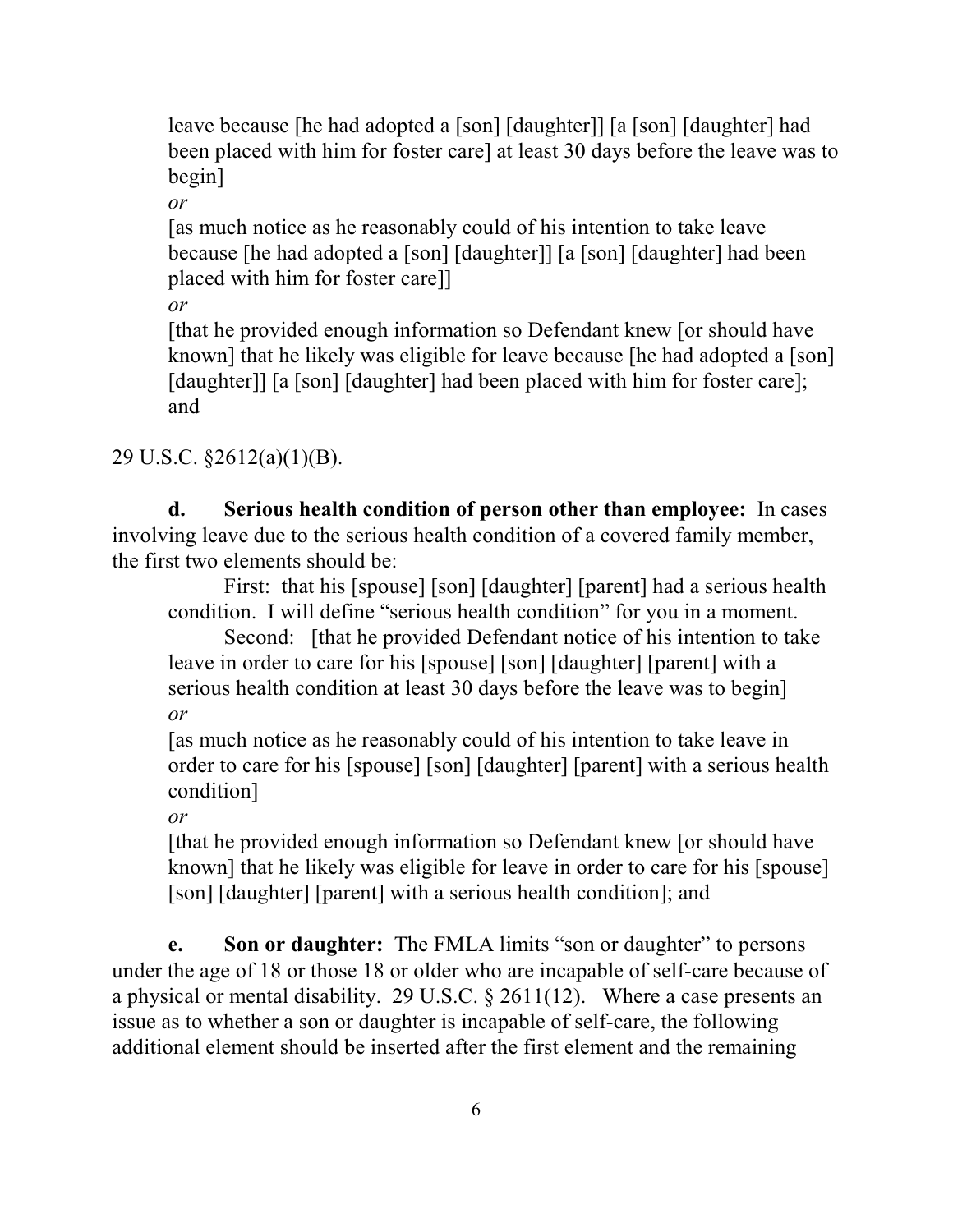renumbered: "Second: that his [son] [daughter] was incapable caring for [himself] [herself] because of a [mental] [physical] disability." 29 U.S.C. §2612(a)(1)(C); 29 C.F.R. § 824.13(c); 29 C.F.R. § 825.114(a)(2), *et seq.*

**f. Intermittent leave or leave on a reduced leave basis:** The FMLA allows leave for the employee's own serious health condition or that of covered family members to be taken on an intermittent or reduced leave basis. 29 U.S.C. § 2612(b). In cases involving alleged denial of an intermittent or reduced leave for the employee's own condition, the second and third elements should be:

Second: that he sought leave on [an intermittent basis] [a reduced leave schedule] due to his serious health condition.

Third: that he provided Defendant with a written certification by his health care provider that he was unable to perform the functions of his position, [of the dates on which medical treatment is expected to be given and how long the treatment will last] [of the medical necessity for the [intermittent] [reduced schedule] leave] and the expected duration of the leave.

## 29 U.S.C. § 2613(b)(4)(B), (5), (7).

In a case involving alleged denial of an intermittent or reduced leave for the serious health condition of covered family members, the second and third elements should be:

Second: that he sought leave on [an intermittent basis] [a reduced leave schedule] in order to care for his [spouse] [son] [daughter] [parent] with a serious health condition.

Third: that he provided Defendant with a written certification by his [spouse's] [son's] [daughter's] [parent's] health care provider of the need for Plaintiff to take [leave on an intermittent basis] [a reduced leave schedule] to care for his [spouse] [son] [daughter] [parent] and the amount of time for which he is needed, [of the dates on which medical treatment is expected to be given and how long the treatment will last] [that he is needed to care for his [spouse] [son] [daughter] [parent] or will assist in their recovery, how long the leave is expected to last and a schedule of the [intermittent] [reduced schedule] leave.

29 U.S.C. § 2613(b)(4)(A), (5), (7).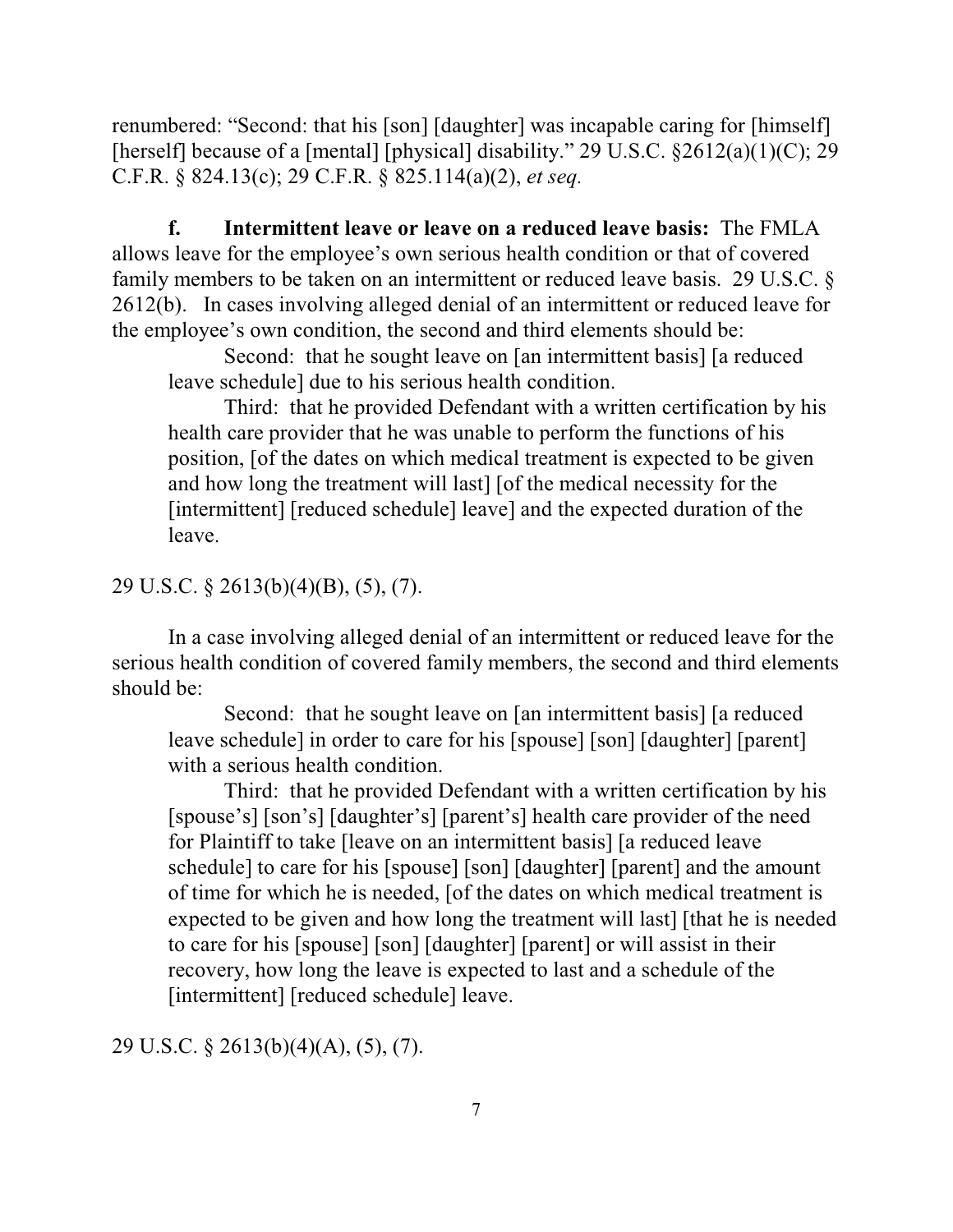**g. Sufficient information or notice:** An employee need not expressly mention the FMLA in his leave request or invoke its provisions. An employee meets his notice obligation for himself or covered family members if he provides sufficiently clear information for the employer to know that he probably is entitled to FMLA leave. *Stevenson v. Hyre Electric Co.*, 505 F.3d 720 (7th Cir. 2007); *Burnett v. LFW Inc.*, 472 F.3d 471, 478-79 (7th Cir. 2006). An employee may be excused from even expressing a need for leave when circumstances (e.g., observable changes in the employee's behavior) provide the employer with sufficient notice of the need for FMLA leave or when the employee is so incapacitated that he cannot provide notice. *Id*. (citing *Byrne v. Avon Prods., Inc.*, 328 F.3d 379, 381-82 (7th Cir. 2003)). However, telling your employer that you are "sick," even if suffering from a serious health condition, generally is insufficient notice. *Collins v. NTN-Bower Corp.*, 272 F.3d 1006, 1008 (7th Cir. 2001). And an employer may require an employee to comply with its usual and customary notice and procedural requirements so long as they do not disallow or delay an employee's taking FMLA if the employee gives timely verbal or other notice. 29 C.F.R. § 825.302(d); *Gilliam v. United Parcel Service, Inc.*, 233 F.3d 969, 971 (7th Cir. 2000).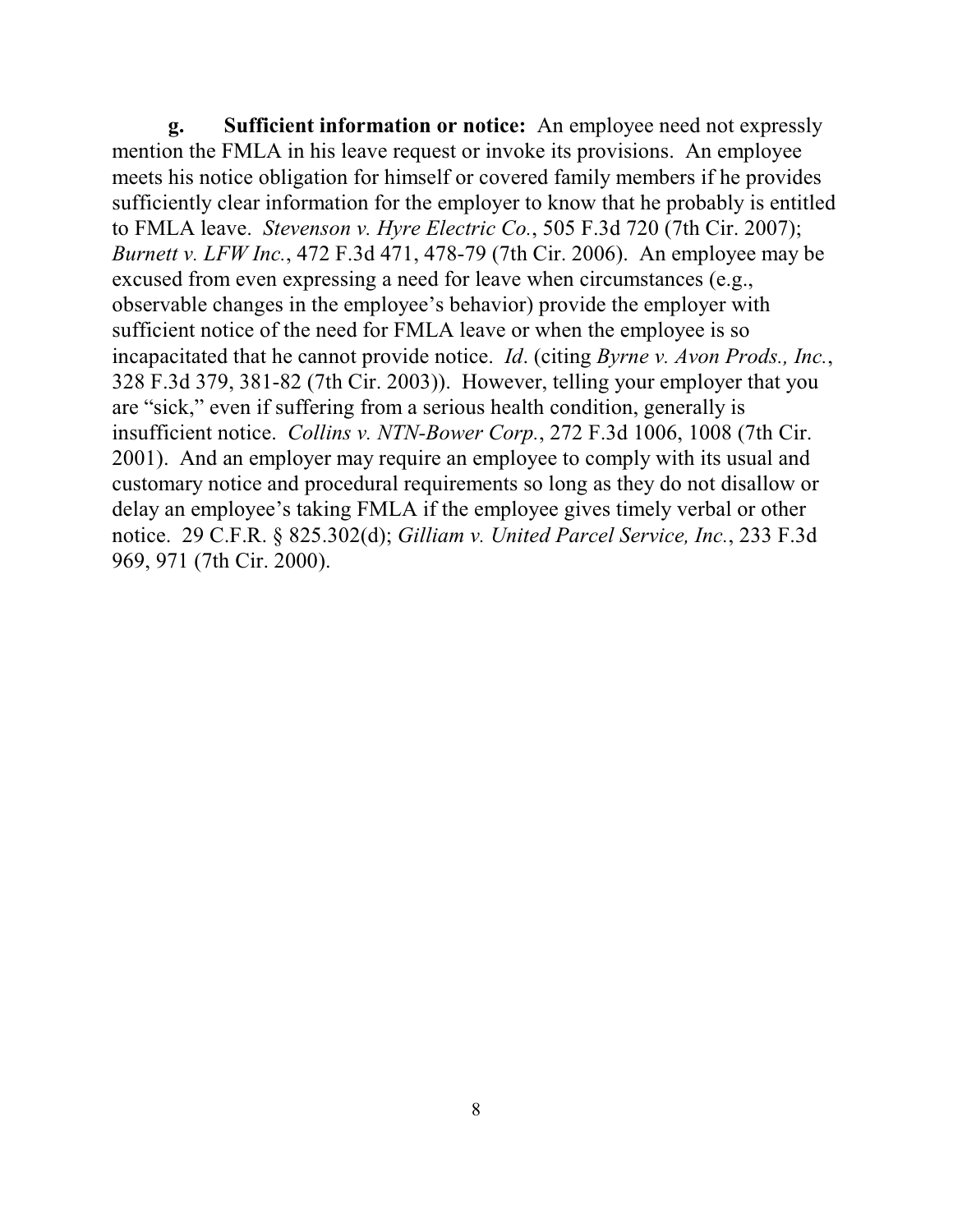#### **3. Retaliation**

Plaintiff claims that he was [*adverse action*] by Defendant because of [*protected activity*]. To succeed on this claim, Plaintiff must prove by a preponderance of the evidence that Defendant [*adverse action*] him because of his [*protected activity*]. To determine that Plaintiff was [*adverse action*] because of his [*protected activity*], you must decide that Defendant would not have [*taken adverse action against*] Plaintiff if he had [*not engaged in protected activity*] but everything else had been the same.

If you find that Plaintiff has proved this by a preponderance of the evidence, then you must find for Plaintiff. However, if you find that Plaintiff did not prove this by a preponderance of the evidence, then you must find for Defendant.

### **Committee Comment**

29 U.S.C. §§ 2615(a)(2) and (b) are FMLA's anti-retaliation provisions, although one decision seems to treat all § 2615 provisions as such. *Kauffman v. Federal Express Corp.*, 426 F.3d 880, 884-85 (7th Cir. 2005) ("A claim under the FMLA for wrongful termination can be brought under a discrimination/retaliation or interference/entitlement theory; the difference is that the first type of claim requires proof of discriminatory or retaliatory intent while the latter requires only proof that the employer denied the employee his or her entitlement under the Act."). The elements of a retaliation claim are the same as under discrimination statutes. *Burnett v. LFW, Inc.*, 472 F.3d 471, 481-82 (7th Cir. 2006).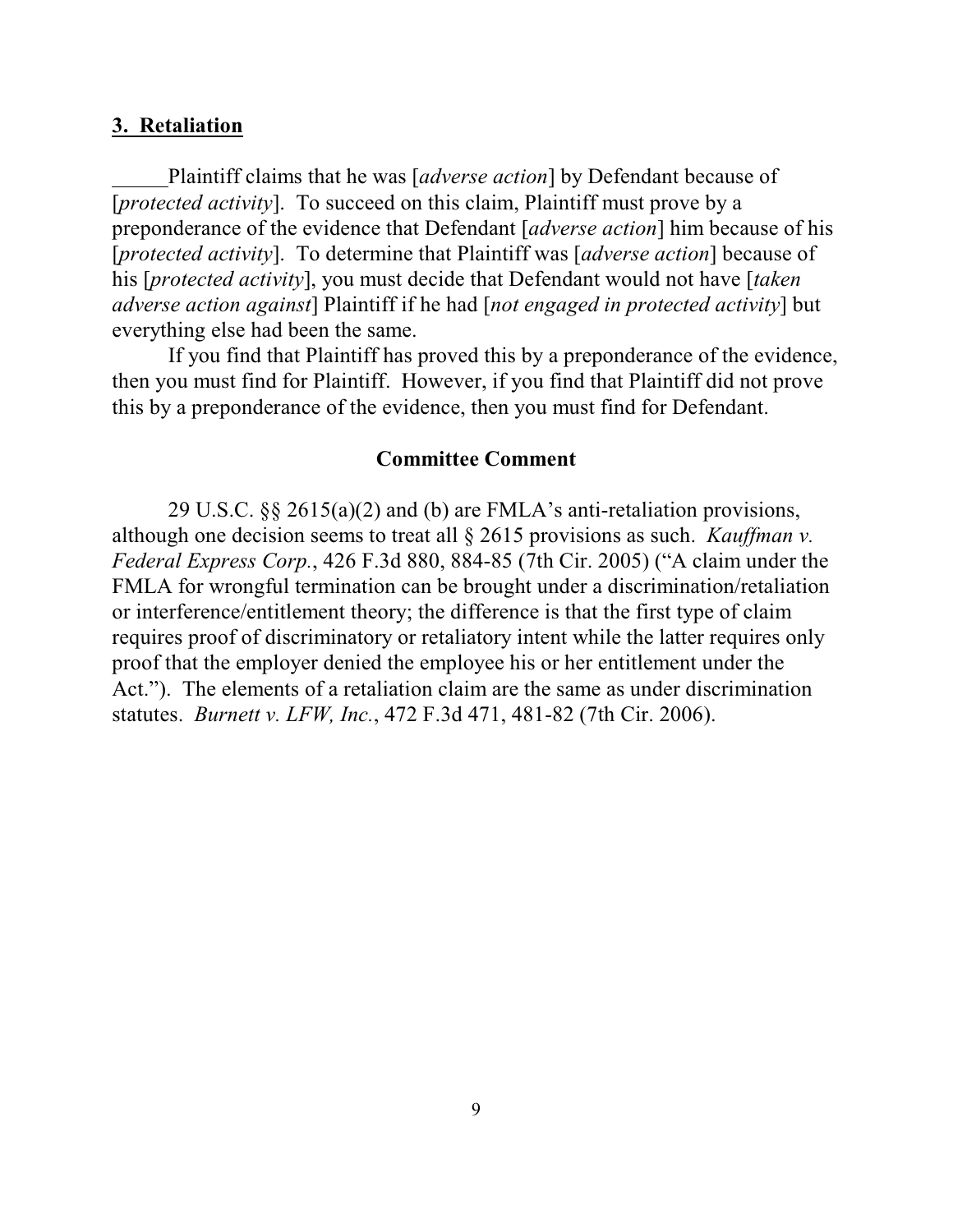### **4. Definition of "Equivalent Position"**

An equivalent position is one that is almost identical to the employee's former position in terms of pay, benefits and working conditions, and that involves substantially equivalent skill, effort, responsibility and authority.

## **Committee Comment**

**a. Authority:** 29 C.F.R. §825.215(a); *Breneisen v. Motorola, Inc.*, 512 F.3d 972 (7th Cir. 2008).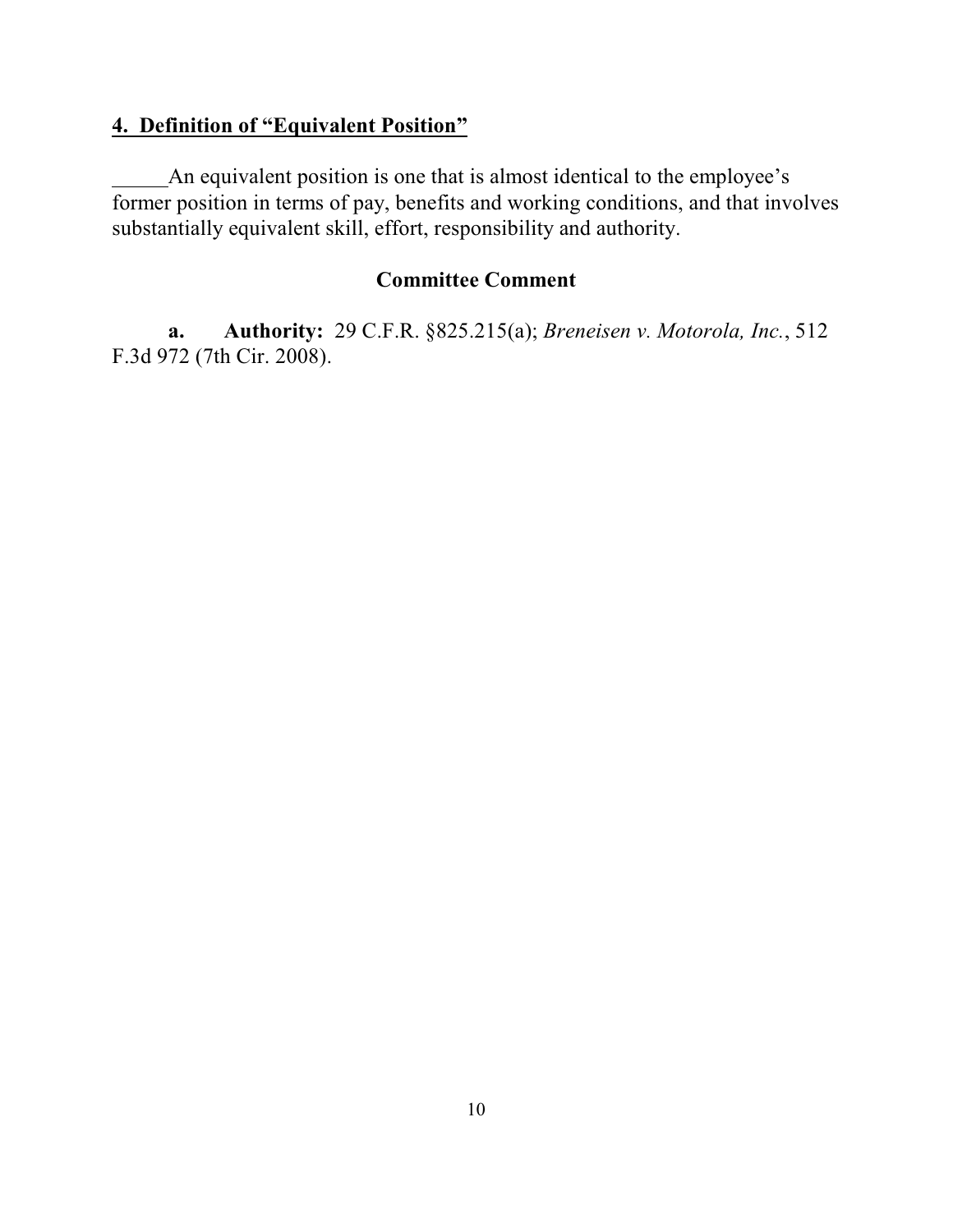## **5. Definition of "Serious Health Condition"**

As used in these instructions, the phrase "serious health condition" means an [illness] [injury] [impairment] [physical condition] [mental condition] that involves [inpatient care in a [hospital] [hospice] [residential medical care facility]] [continuing treatment by a health care provider].

[To establish continuing treatment by a health care provider, plaintiff must prove that he:

[was unable to [work], [attend school], [or perform other regular daily activities] for more than three consecutive days, and had subsequent treatment

or

was unable to [work], [attend school], [or perform other regular daily activities] due to the same condition, and [was treated two or more times by a health care provider] [was treated on at least one occasion by a health care provider resulting in a regimen of continuing treatment under the supervision of the health care provider]

or

[was unable to [work], [attend school], [or perform other regular daily activities] due to pregnancy or for prenatal care]

or

[was unable to [work], [attend school], [or perform other regular daily activities] due to a chronic serious health condition. A chronic serious health condition is one which requires periodic visits for treatment by a health care provider, continues over an extended period of time, and may prevent him from [working], [attending school], [or performing other regular daily activities] on an occasional rather a continuing basis]

or

[was unable to [work], [attend school], [or perform other regular daily activities] on a permanent or long-term basis due to a condition for which treatment may not be effective]

or

[was absent to receive multiple treatments by a health care provider either for restorative surgery after an accident or injury or for a condition that would likely prevent him from [working], [attending school], [or performing other regular daily activities] for more than three consecutive days without medical care.]]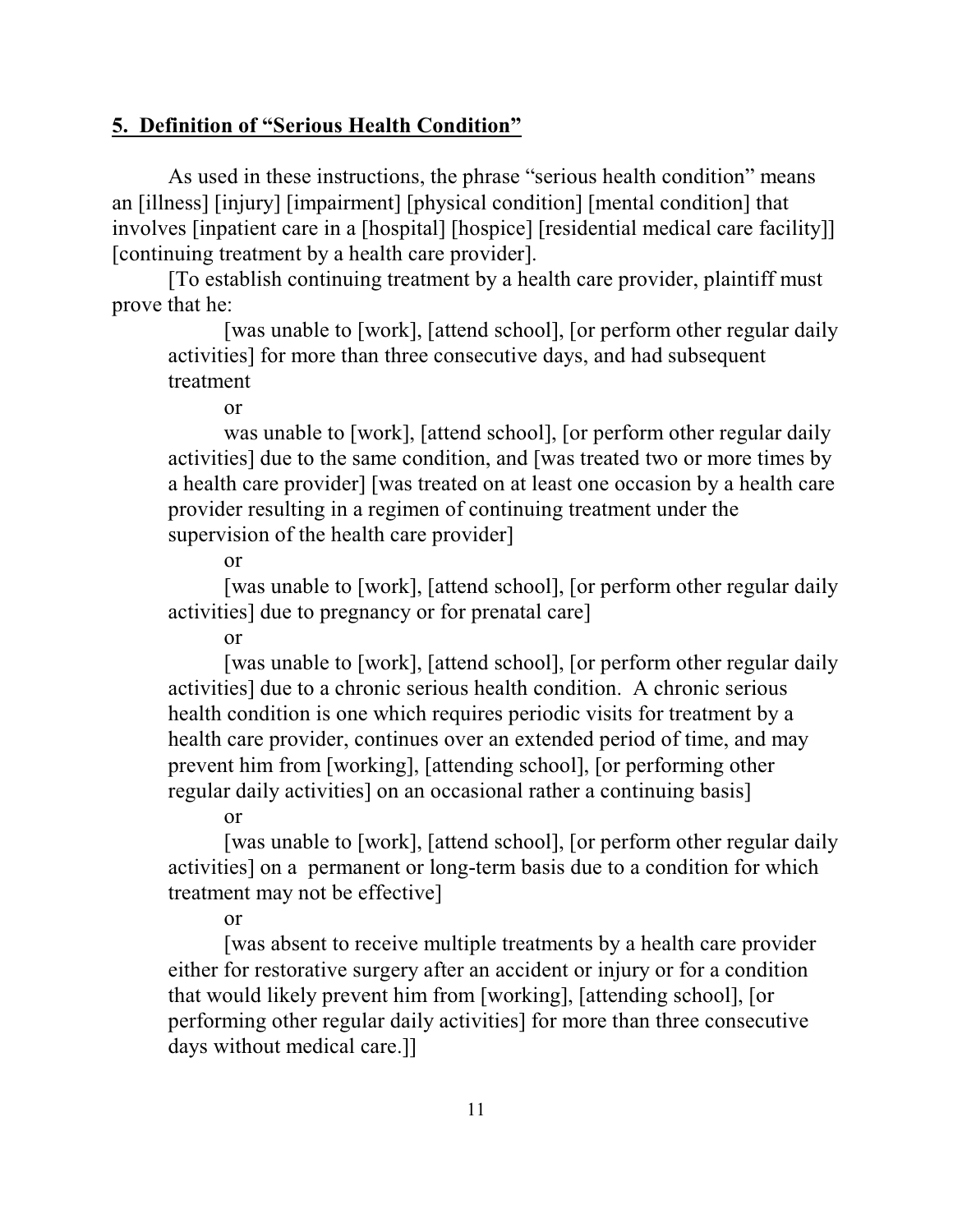### **Committee Comments**

**a. General authority:** 29 U.S.C. § 2611(11); 29 C.F.R. §825.114(a); *Burnett v. LFW Inc.*, 472 F.3d 471, 478 (7th Cir. 2006).

**b. Healthcare provider**: Healthcare provider is defined in the statute, 29 U.S.C. §2611(6), and regulations, 29 C.F.R. §825.800.

**c. Treatment:** Absences due to substance abuse are treated differently from absences due to other conditions. Even if substance abuse would meet the FMLA's definition of serious health condition, only absences due to treatment for substance abuse qualify for FMLA leave; absences which result from use of the substance do not qualify. *Darst v. Interstate Brands Corp.*, 512 F.3d 903 (7th Cir. 2008).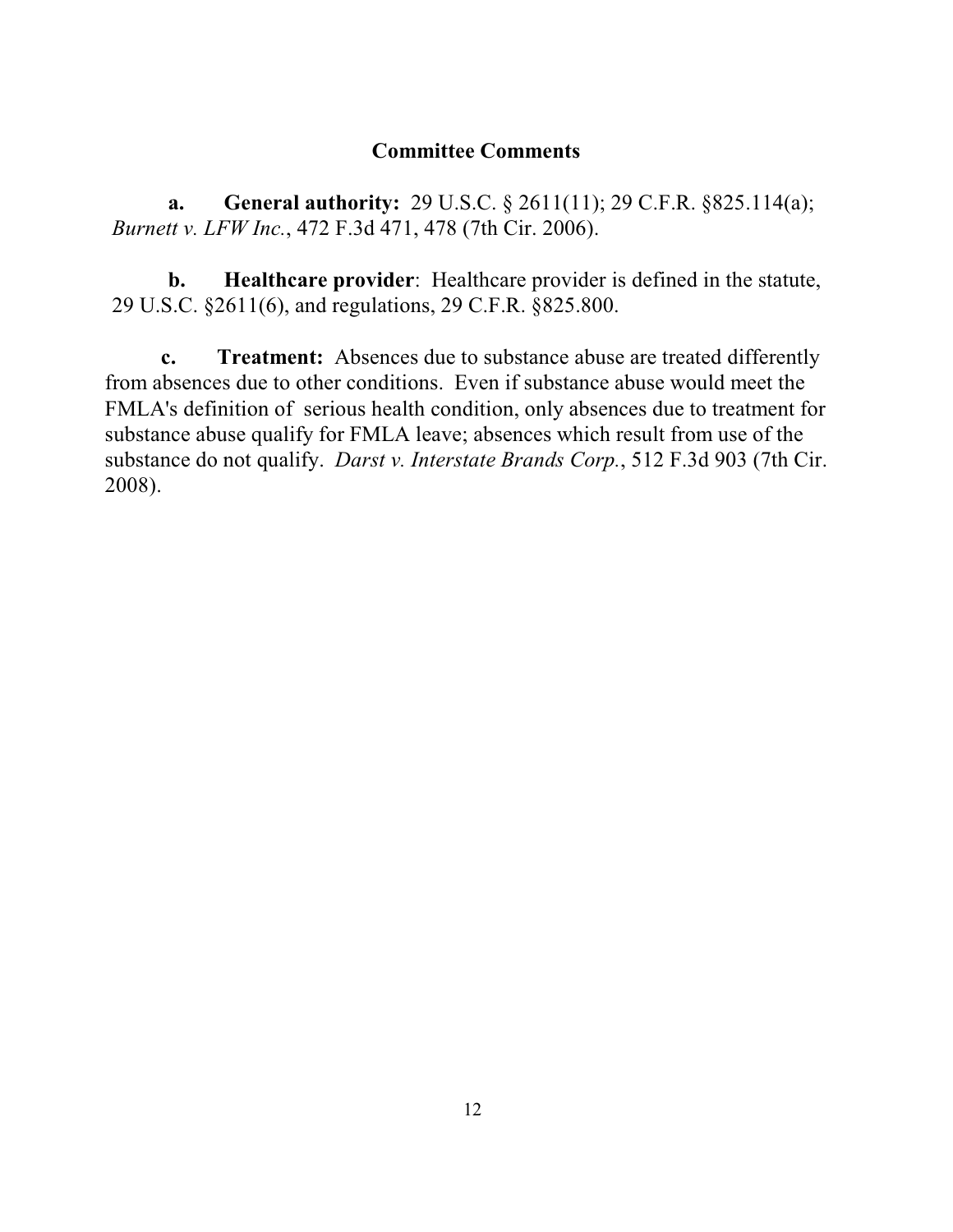#### **6. Damages: Lost Wages or Benefits**

If you find that Plaintiff has proven his claim by a preponderance of the evidence, you should award him as damages any lost wages and benefits he would have received from Defendant if he had [been granted a FMLA leave] [been reinstated following his FMLA leave] [[not been] [adverse employment action]]. [You should then reduce this amount by any wages and benefits that Plaintiff received from other employment during that time [that he would not otherwise have received]. It is Plaintiff's burden to prove that he lost wages and benefits and their amount. If he fails to do so for any periods of time for which he seeks damages, then you may not award damages for that time period.

### **Committee Comments**

**a. General authority:** 29 U.S.C. § 2617(a)(1). If Plaintiff did not lose wages or benefits, then Plaintiff may recover his actual monetary losses as a result of any leave denial. 29 U.S.C. § 2617(a)(1)(A); *Harrell v. U.S. Postal Service*, 445 F.3d 913, 928-29 (7th Cir. 2006). See Instruction No. 8 below.

**b. Jury must determine damages.** The Committee contemplates that Pattern Instruction No. 3.09 ("Damages: General") be given before this instruction.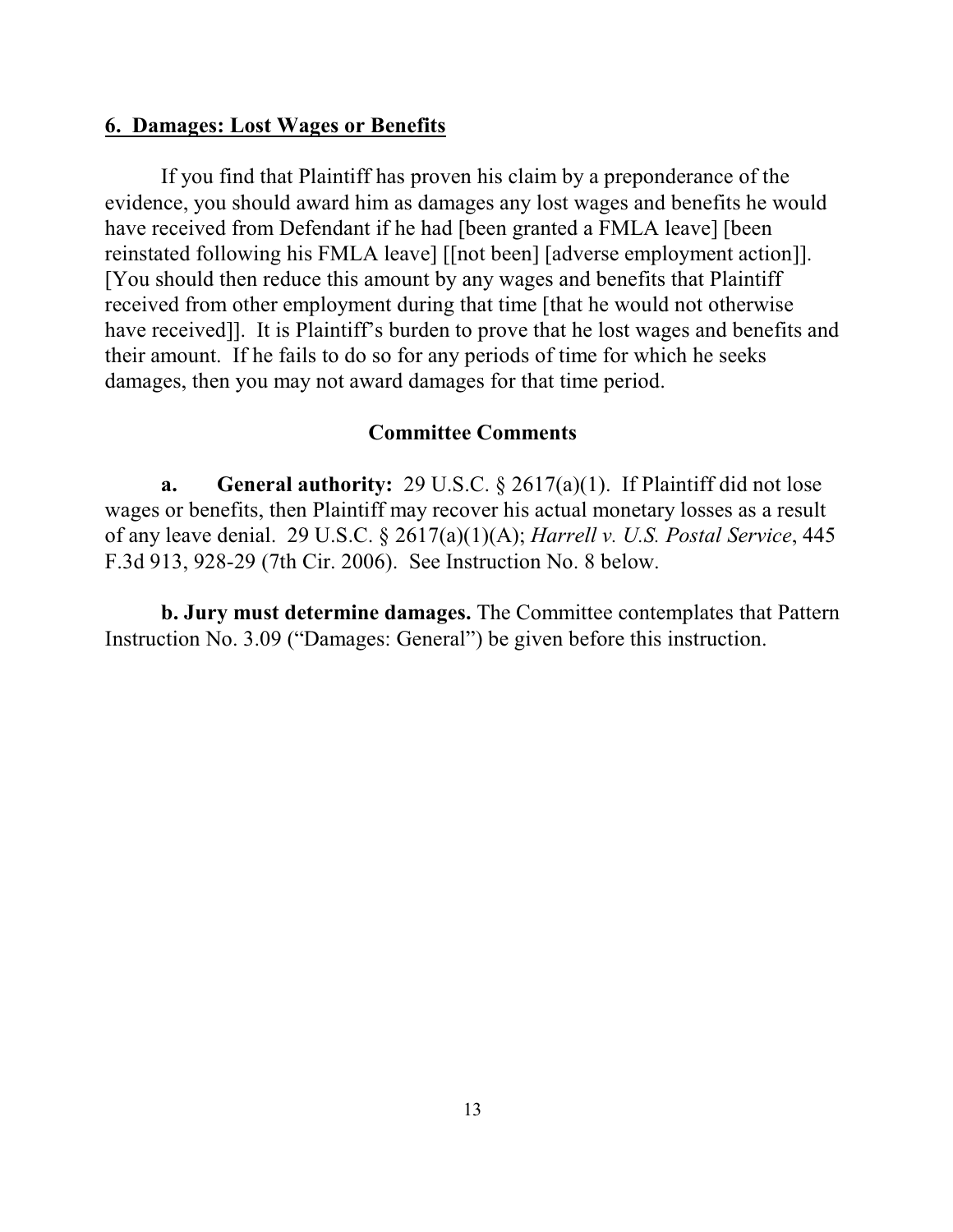### **7. Damages: Mitigation**

Defendant argues that Plaintiff's claim for lost wages and benefits should be reduced by [describe the reduction]. If you find that (1) Plaintiff did not take reasonable actions to reduce his damages, and (2) that Plaintiff reasonably might have found comparable employment if he had taken such action, you should reduce any amount you might award Plaintiff for [lost wages] [benefits] by the amount he reasonably would have earned during the period for which you are awarding [lost wages] [benefits]. Defendant must prove both that the reduction should be made and its amount.

### **Committee Comment**

**a. General authority:** 29 U.S.C. §2617(a)(1).